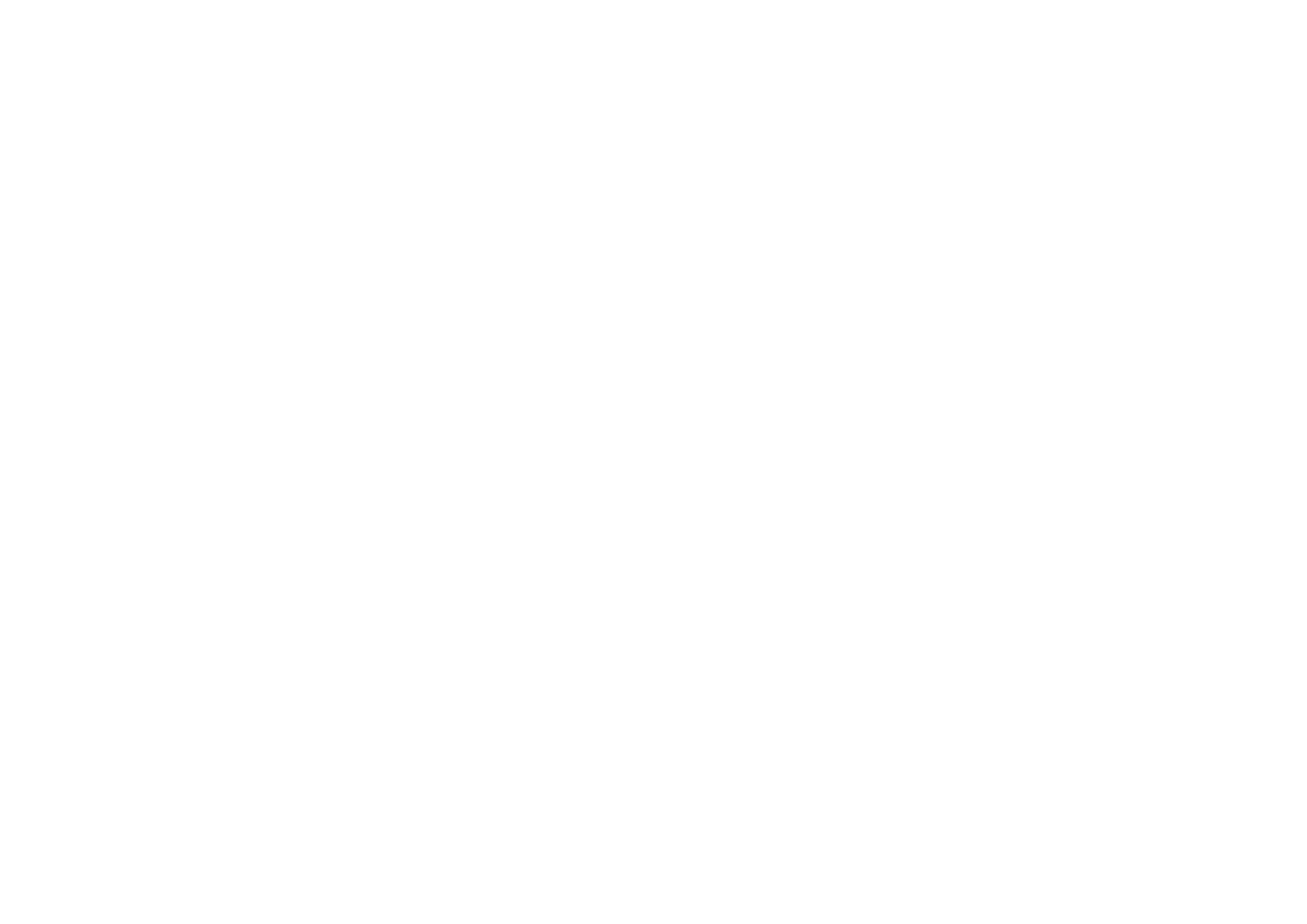

## Pie charts depicting answer frequency